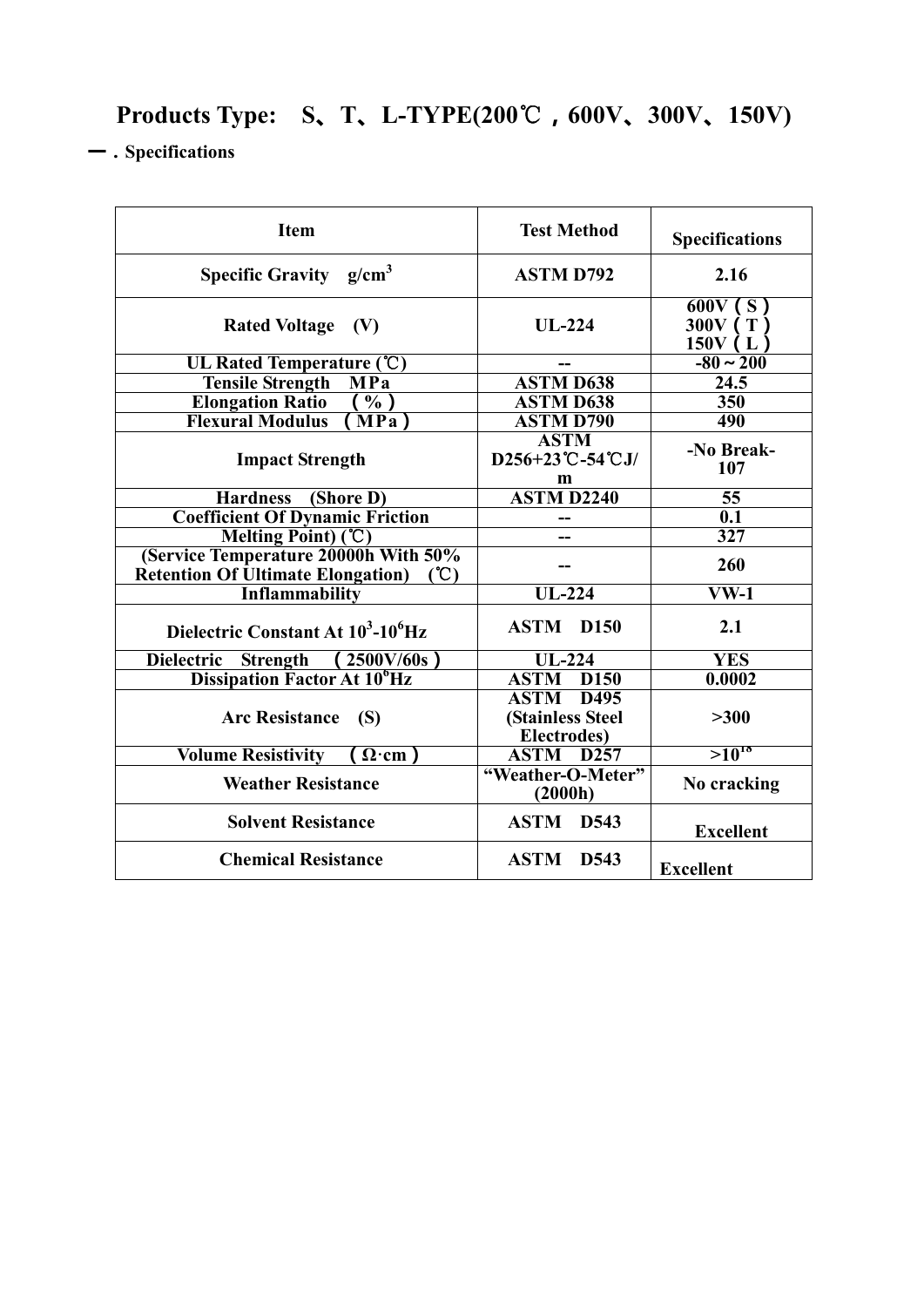## **二. PTFE Tube Standard Sizes**

| (AW)                    | (D)(mm)<br>(Inside |                 | <b>Wall-thickness</b> | $(T)$ (mm)      |              | <b>Packing Length</b><br>(Meter/Roll) |       |  |
|-------------------------|--------------------|-----------------|-----------------------|-----------------|--------------|---------------------------------------|-------|--|
| G)                      | diameter)          | (S-TYPE)        | (T-TYPE)              | (L-TYPE)        | <b>S-TYP</b> | <b>T-TYP</b>                          | L-TYP |  |
|                         |                    |                 |                       |                 | E            | E                                     | E     |  |
| 30                      | $0.30 \pm 0.05$    |                 | $0.23 \pm 0.05$       | $0.15 \pm 0.04$ | 305          | 305                                   | 305   |  |
| 28                      | $0.38 + 0.05$      | $0.23 \pm 0.05$ |                       |                 | 305          | 305                                   | 305   |  |
| 26                      | $0.46 \pm 0.05$    |                 |                       |                 | 305          | 305                                   | 305   |  |
| 24                      | $0.56 \pm 0.05$    |                 | $0.25 \pm 0.06$       |                 | 305          | 305                                   | 305   |  |
| 23                      | $0.66 \pm 0.05$    | $0.30 \pm 0.06$ |                       |                 | 305          | 305                                   | 305   |  |
| 22                      | $0.71 \pm 0.05$    |                 |                       |                 | 305          | 305                                   | 305   |  |
| 21                      | $0.81 \pm 0.05$    |                 |                       |                 | 305          | 305                                   | 305   |  |
| 20                      | $0.86 \pm 0.05$    |                 | $0.30 \pm 0.06$       |                 | 305          | 305                                   | 305   |  |
| 19                      | $0.96 \pm 0.05$    | $0.40 \pm 0.07$ |                       |                 | 305          | 305                                   | 305   |  |
| 18                      | $1.07 \pm 0.05$    |                 |                       |                 | 305          | 305                                   | 305   |  |
| 17                      | $1.19 \pm 0.05$    |                 |                       |                 | 305          | 305                                   | 305   |  |
| 16                      | $1.34 \pm 0.05$    |                 |                       |                 | 153          | 305                                   | 305   |  |
| 15                      | $1.50 \pm 0.05$    |                 |                       |                 | 153          | 153                                   | 305   |  |
| 14                      | $1.68 \pm 0.08$    |                 |                       | $0.20 \pm 0.05$ | 153          | 153                                   | 153   |  |
| 13                      | $1.93 \pm 0.08$    |                 |                       |                 | 153          | 153                                   | 153   |  |
| 12                      | $2.16 \pm 0.08$    |                 |                       |                 | 153          | 153                                   | 153   |  |
| 11                      | $2.41 \pm 0.08$    |                 |                       |                 | 100          | 153                                   | 153   |  |
| 10                      | $2.69 \pm 0.08$    |                 |                       |                 | 100          | 100                                   | 100   |  |
| 9                       | $3.00 \pm 0.08$    |                 | $0.38 + 0.07$         |                 | 100          | 100                                   | 100   |  |
| 8                       | $3.38 \pm 0.08$    |                 |                       |                 | 100          | 100                                   | 100   |  |
| $\overline{7}$          | $3.76 \pm 0.08$    |                 |                       |                 | 100          | 100                                   | 100   |  |
| 6                       | $4.22 \pm 0.08$    | $0.50 \pm 0.07$ |                       | $0.25 \pm 0.06$ | 100          | 100                                   | 100   |  |
| 5                       | $4.72 \pm 0.10$    |                 |                       |                 | 100          | 100                                   | 100   |  |
| $\overline{\mathbf{4}}$ | $5.28 \pm 0.10$    |                 |                       |                 | 100          | 100                                   | 100   |  |
| $\overline{\mathbf{3}}$ | $5.94 \pm 0.10$    |                 |                       |                 | 100          | 100                                   | 100   |  |
| $\overline{2}$          | $6.68 \pm 0.10$    |                 |                       |                 | 100          | 100                                   | 100   |  |
| $\mathbf{1}$            | $7.46 \pm 0.10$    |                 |                       |                 | 100          | 100                                   | 100   |  |
| $\boldsymbol{0}$        | $8.38 \pm 0.10$    |                 |                       |                 | 100          | 100                                   | 100   |  |